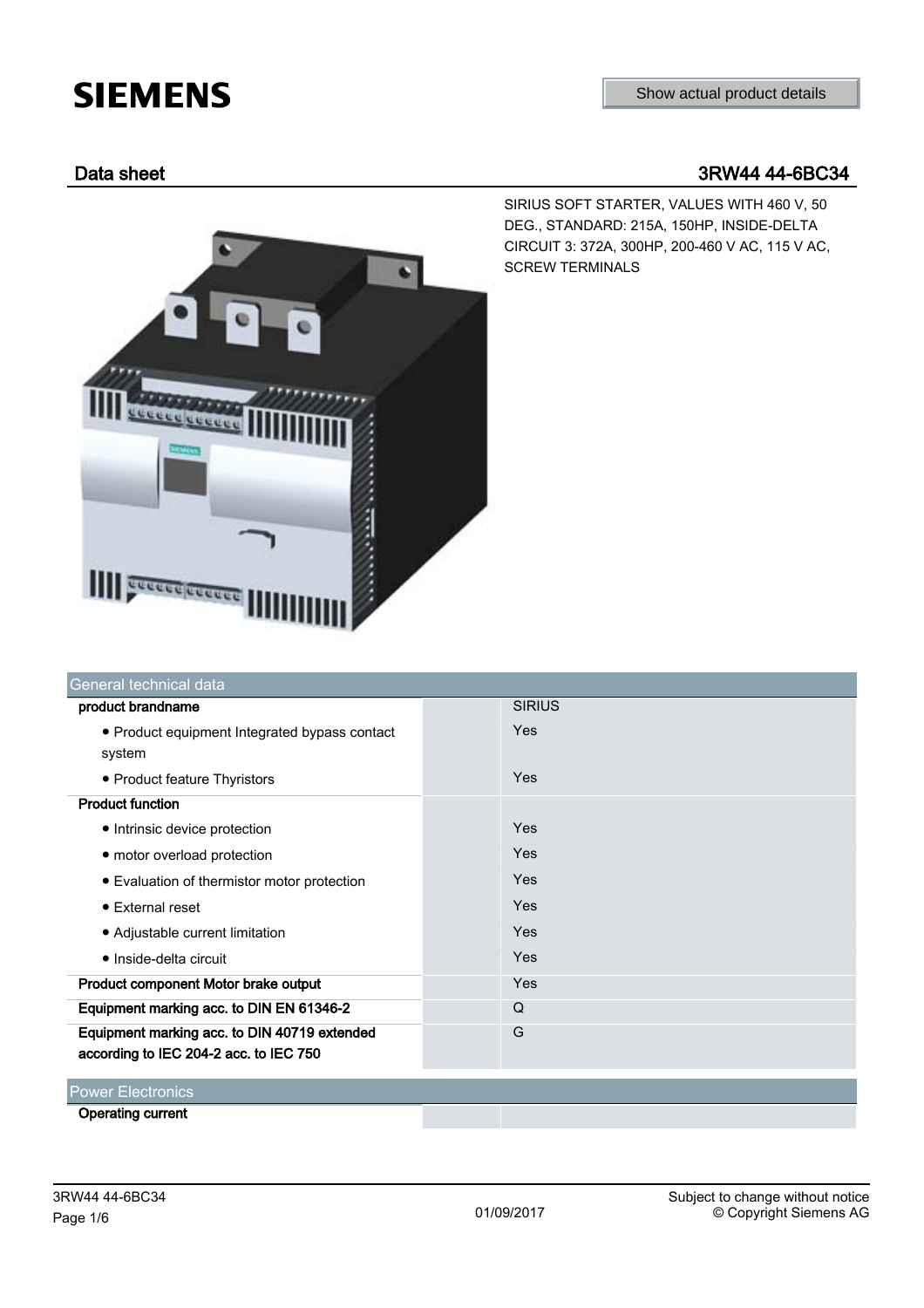| • at 40 °C rated value                                                                                      | A    | 250      |
|-------------------------------------------------------------------------------------------------------------|------|----------|
| • at 50 °C rated value                                                                                      | A    | 215      |
| • at 60 °C rated value                                                                                      | A    | 185      |
| Operating current for three-phase motors at inside-                                                         |      |          |
| delta circuit                                                                                               |      |          |
| • at 40 °C rated value                                                                                      | A    | 433      |
| • at 50 °C rated value                                                                                      | A    | 372      |
| • at 60 °C rated value                                                                                      | A    | 320      |
| Mechanical power output for three-phase motors                                                              |      |          |
| $\bullet$ at 230 V                                                                                          |      |          |
| - at standard circuit at 40 °C rated value                                                                  | W    | 75 000   |
| - at inside-delta circuit at 40 °C rated value                                                              | W    | 132 000  |
| $\bullet$ at 400 V                                                                                          |      |          |
| - at standard circuit at 40 °C rated value                                                                  | W    | 132 000  |
| - at inside-delta circuit at 40 °C rated value                                                              | W    | 250 000  |
| Yielded mechanical performance [hp] for three-phase                                                         | hp   | 60       |
| AC motor at 200/208 V at standard circuit at 50 °C                                                          |      |          |
| rated value                                                                                                 |      |          |
| Operating frequency rated value                                                                             | Hz   | 5060     |
| Relative negative tolerance of the operating                                                                | $\%$ | $-10$    |
| frequency                                                                                                   | $\%$ | 10       |
| Relative positive tolerance of the operating frequency<br>Operating voltage at standard circuit rated value | V    | 200  460 |
| Relative negative tolerance of the operating voltage                                                        | %    | $-15$    |
| at standard circuit                                                                                         |      |          |
| Relative positive tolerance of the operating voltage at                                                     | %    | 10       |
| standard circuit                                                                                            |      |          |
| Operating voltage at inside-delta circuit rated value                                                       | V    | 200  460 |
| Relative negative tolerance of the operating voltage                                                        | $\%$ | $-15$    |
| at inside-delta circuit                                                                                     |      |          |
| Relative positive tolerance of the operating voltage at                                                     | $\%$ | 10       |
| inside-delta circuit<br>Minimum load [% of IM]                                                              | %    | 8        |
| Adjustable motor current for motor overload                                                                 | A    | 50       |
| protection minimum rated value                                                                              |      |          |
| Continuous operating current [% of le] at 40 °C                                                             | $\%$ | 115      |
| Power loss [W] at operating current at 40 °C during                                                         | W    | 110      |
| operation typical                                                                                           |      |          |
| <b>Control electronics</b>                                                                                  |      |          |
| Type of voltage of the control supply voltage                                                               |      | AC       |
| Control supply voltage frequency 1 rated value                                                              | Hz   | 50       |
| Control supply voltage frequency 2 rated value                                                              | Hz   | 60       |
| Relative negative tolerance of the control supply                                                           | %    | $-10$    |
| voltage frequency                                                                                           |      |          |
|                                                                                                             |      |          |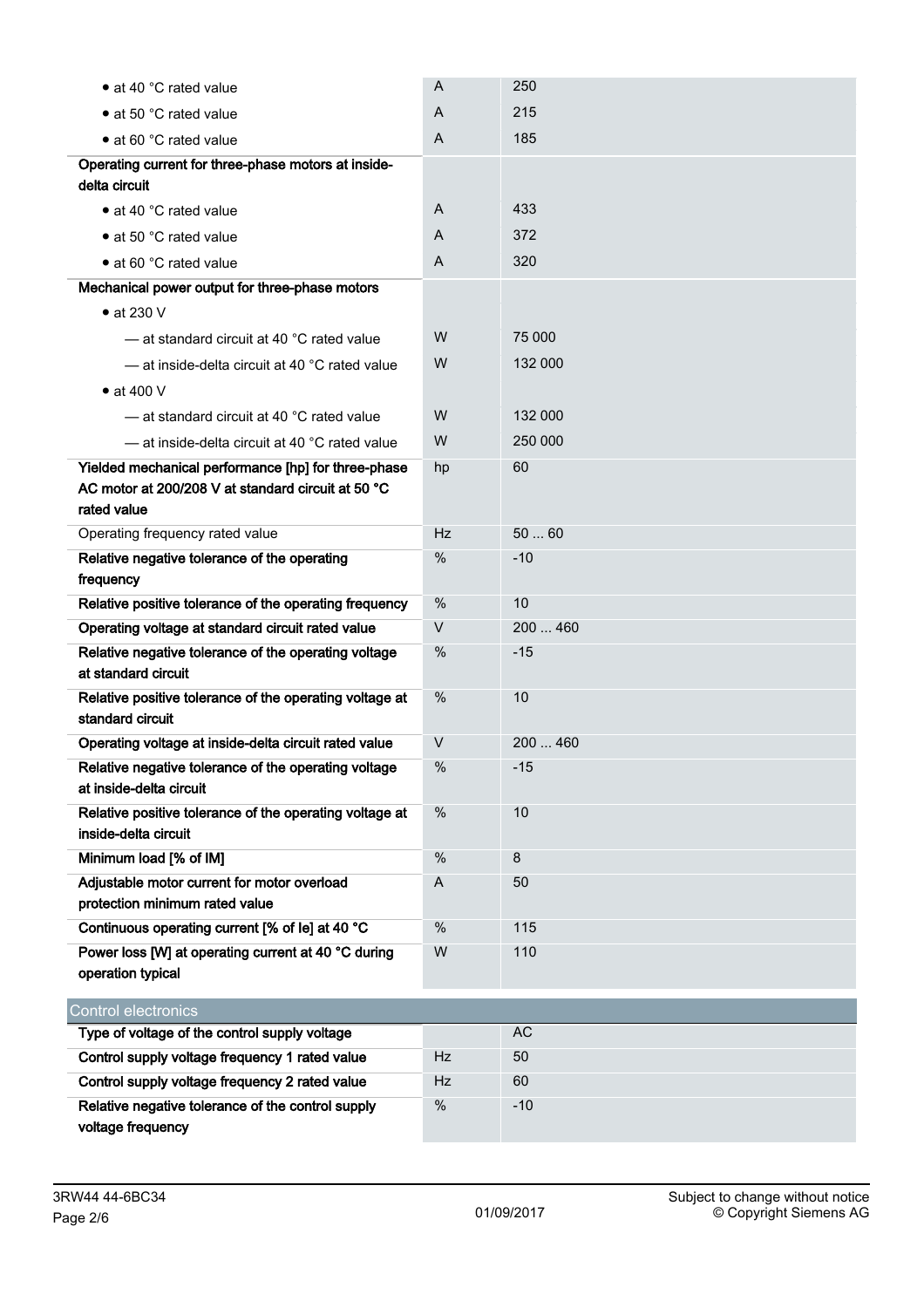| Relative positive tolerance of the control supply<br>voltage frequency      | $\%$ | 10      |
|-----------------------------------------------------------------------------|------|---------|
| Control supply voltage 1 at AC                                              |      |         |
| • at 50 Hz rated value                                                      | V    | 115     |
| • at 60 Hz rated value                                                      | V    | 115     |
| Relative negative tolerance of the control supply<br>voltage at AC at 60 Hz | $\%$ | $-15$   |
| Relative positive tolerance of the control supply<br>voltage at AC at 60 Hz | $\%$ | 10      |
| Display version for fault signal                                            |      | Display |

| Mechanical data                                 |    |                                                                                                                                             |
|-------------------------------------------------|----|---------------------------------------------------------------------------------------------------------------------------------------------|
| Width                                           | mm | 210                                                                                                                                         |
| Height                                          | mm | 230                                                                                                                                         |
| Depth                                           | mm | 298                                                                                                                                         |
| <b>Mounting type</b>                            |    | screw fixing                                                                                                                                |
| Mounting position                               |    | with vertical mounting surface +/-90° rotatable, with<br>vertical mounting surface $+/$ - 22.5 $^{\circ}$ tiltable to the front<br>and back |
| Required spacing with side-by-side mounting     |    |                                                                                                                                             |
| $\bullet$ upwards                               | mm | 100                                                                                                                                         |
| $\bullet$ at the side                           | mm | 5                                                                                                                                           |
| $\bullet$ downwards                             | mm | 75                                                                                                                                          |
| Installation altitude at height above sea level | m  | 5 0 0 0                                                                                                                                     |
| Wire length maximum                             | m  | 500                                                                                                                                         |
| Number of poles for main current circuit        |    | 3                                                                                                                                           |

| <b>Connections/Terminals</b>                                                                                         |                            |  |
|----------------------------------------------------------------------------------------------------------------------|----------------------------|--|
| Type of electrical connection                                                                                        |                            |  |
| • for main current circuit                                                                                           | busbar connection          |  |
| • for auxiliary and control current circuit                                                                          | screw-type terminals       |  |
| Number of NC contacts for auxiliary contacts                                                                         | $\Omega$                   |  |
| Number of NO contacts for auxiliary contacts                                                                         | 3                          |  |
| Number of CO contacts for auxiliary contacts                                                                         | 1                          |  |
| Type of connectable conductor cross-sections for<br>main contacts for box terminal using the front<br>clamping point |                            |  |
| • finely stranded with core end processing                                                                           | $70 - 240$ mm <sup>2</sup> |  |
| • finely stranded without core end processing                                                                        | $70240$ mm <sup>2</sup>    |  |
| $\bullet$ stranded                                                                                                   | $95300$ mm <sup>2</sup>    |  |
| Type of connectable conductor cross-sections for<br>main contacts for box terminal using the back<br>clamping point  |                            |  |
| • finely stranded with core end processing                                                                           | $120185$ mm <sup>2</sup>   |  |
| • finely stranded without core end processing                                                                        | $120185$ mm <sup>2</sup>   |  |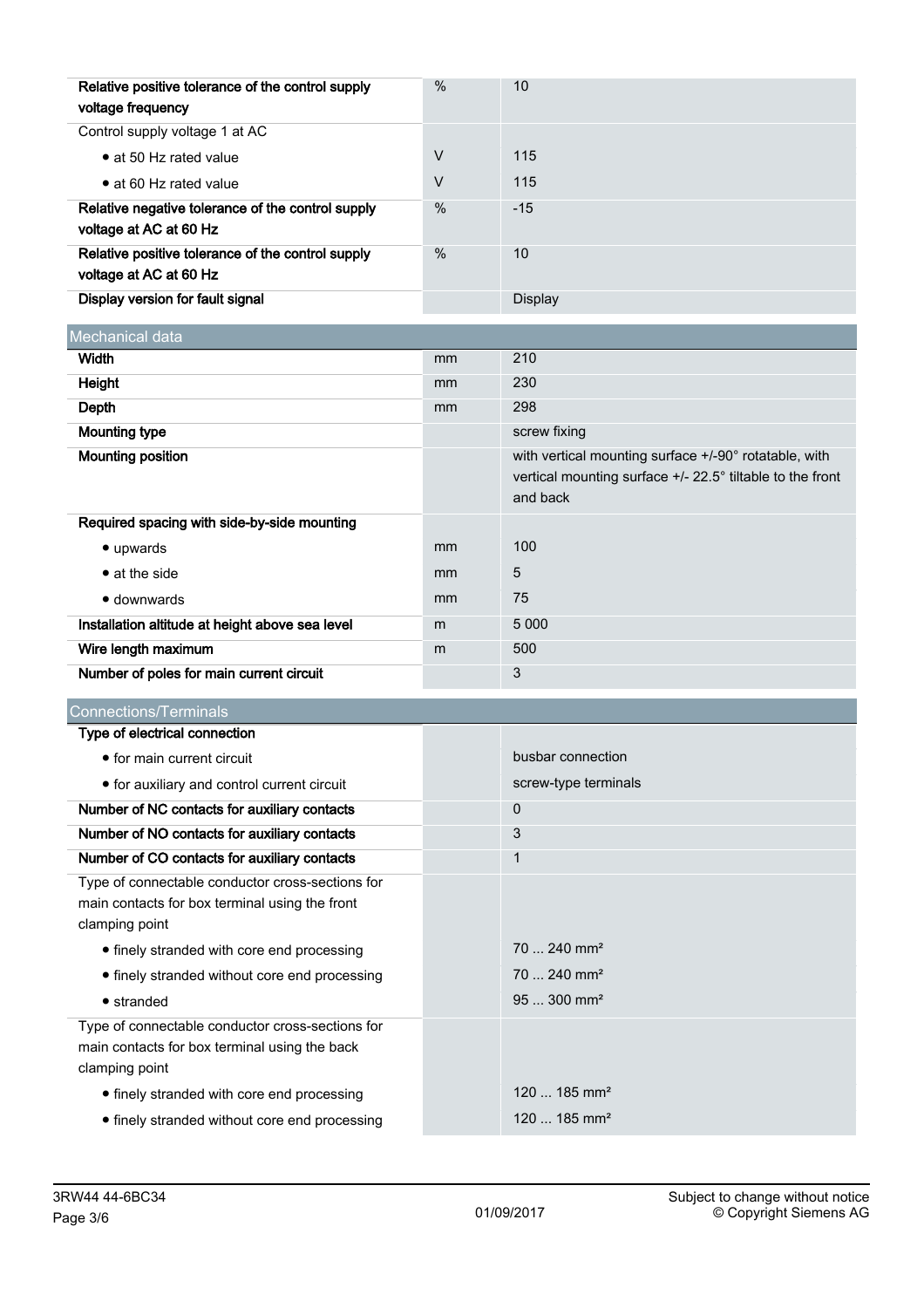| $\bullet$ stranded                                                       |              | 120  240 mm <sup>2</sup>                                 |
|--------------------------------------------------------------------------|--------------|----------------------------------------------------------|
| Type of connectable conductor cross-sections for                         |              |                                                          |
| main contacts for box terminal using both clamping<br>points             |              |                                                          |
| • finely stranded with core end processing                               |              | min. 2x 50 mm <sup>2</sup> , max. 2x 185 mm <sup>2</sup> |
| • finely stranded without core end processing                            |              | min. 2x 50 mm <sup>2</sup> , max. 2x 185 mm <sup>2</sup> |
| $\bullet$ stranded                                                       |              | max. 2x 70 mm <sup>2</sup> , max. 2x 240 mm <sup>2</sup> |
| Type of connectable conductor cross-sections at                          |              |                                                          |
| AWG conductors for main contacts for box terminal                        |              |                                                          |
| • using the back clamping point                                          |              | 250  500 kcmil                                           |
| • using the front clamping point                                         |              | 3/0  600 kcmil                                           |
| • using both clamping points                                             |              | min. 2x 2/0, max. 2x 500 kcmil                           |
| Type of connectable conductor cross-sections for                         |              |                                                          |
| DIN cable lug for main contacts                                          |              |                                                          |
| • finely stranded                                                        |              | $50240$ mm <sup>2</sup>                                  |
| $\bullet$ stranded                                                       |              | 70  240 mm <sup>2</sup>                                  |
| Type of connectable conductor cross-sections for                         |              |                                                          |
| auxiliary contacts                                                       |              |                                                          |
| $\bullet$ solid                                                          |              | 2x (0.5  2.5 mm <sup>2</sup> )                           |
| • finely stranded with core end processing                               |              | 2x (0.5  1.5 mm <sup>2</sup> )                           |
| Type of connectable conductor cross-sections at<br><b>AWG conductors</b> |              |                                                          |
| • for main contacts                                                      |              | 2/0  500 kcmil                                           |
| • for auxiliary contacts                                                 |              | 2x(2014)                                                 |
| • for auxiliary contacts finely stranded with core                       |              | 2x(2016)                                                 |
| end processing                                                           |              |                                                          |
| <b>Ambient conditions</b>                                                |              |                                                          |
| <b>Ambient temperature</b>                                               |              |                                                          |
| · during operation                                                       | $^{\circ}C$  | 60                                                       |
| · during storage                                                         | $^{\circ}$ C | $-25+80$                                                 |
| <b>Derating temperature</b>                                              | $^{\circ}$ C | 40                                                       |
| <b>Protection class IP</b>                                               |              | IP00                                                     |
|                                                                          |              |                                                          |
| Certificates/approvals                                                   |              |                                                          |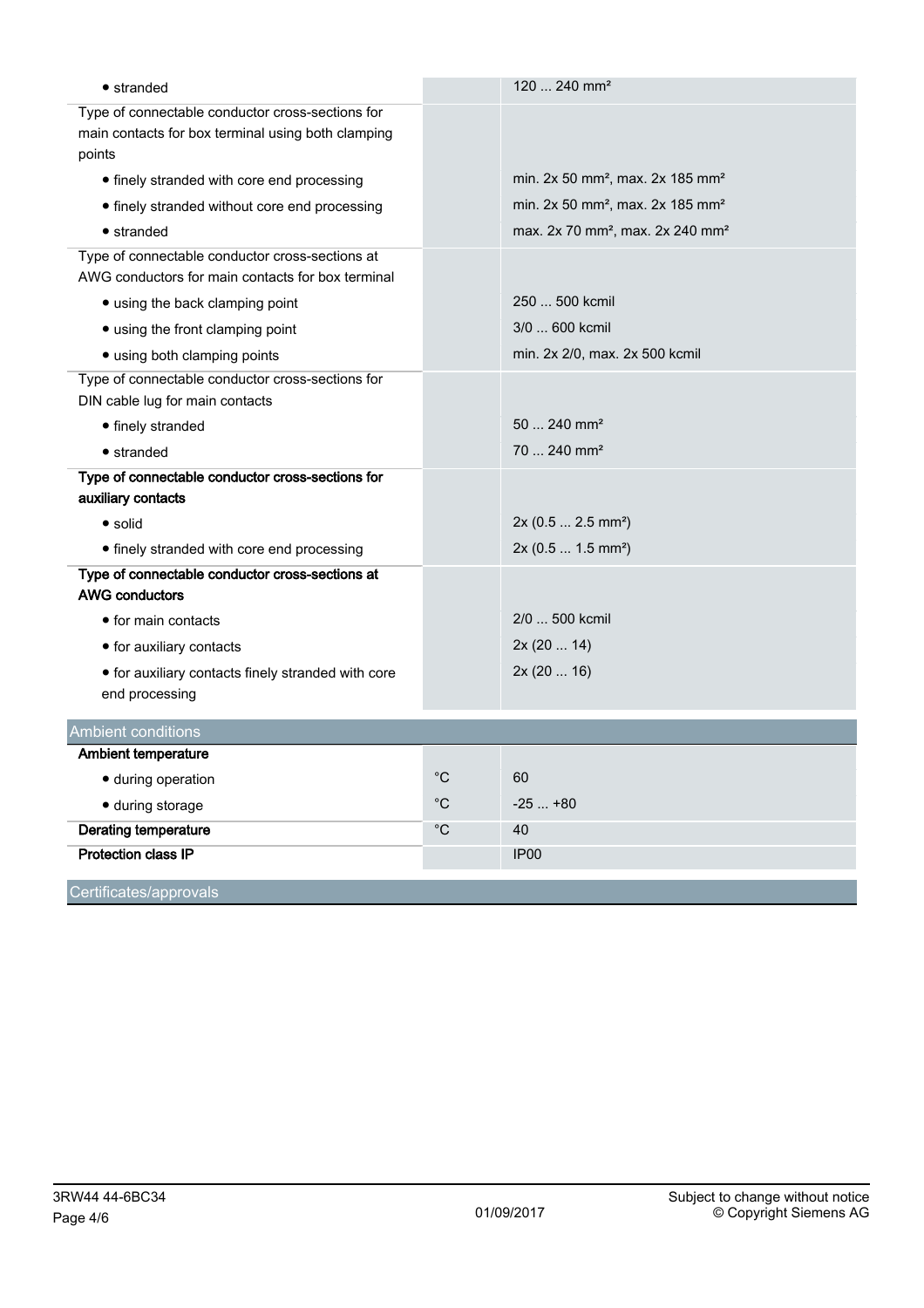| <b>General Product Approval</b>       |                                 |                          | <b>EMC</b> | Declaration of<br>Conformity |
|---------------------------------------|---------------------------------|--------------------------|------------|------------------------------|
| CCC                                   | <b>CSA</b>                      | UL                       | C-Tick     | EG-Konf.                     |
| <b>Test Certificates</b>              |                                 | <b>Shipping Approval</b> |            |                              |
| Typprüfbescheinigu<br>ng/Werkszeugnis | spezielle<br>Prüfbescheinigunge |                          |            |                              |

| <b>Shipping Approval</b> |            | other             |               |  |
|--------------------------|------------|-------------------|---------------|--|
| $\frac{100}{100}$        | 锡          | Umweltbestätigung | Bestätigungen |  |
| LRS                      | <b>PRS</b> |                   |               |  |

ABS

| UL/CSA ratings                                             |    |             |
|------------------------------------------------------------|----|-------------|
| Yielded mechanical performance [hp] for three-phase        |    |             |
| AC motor                                                   |    |             |
| • at 200/208 V                                             |    |             |
| - at inside-delta circuit at 50 °C rated value             | hp | 125         |
| • at 220/230 V                                             |    |             |
| - at standard circuit at 50 °C rated value                 | hp | 75          |
| $-$ at inside-delta circuit at 50 $^{\circ}$ C rated value | hp | 150         |
| • at 460/480 V                                             |    |             |
| — at standard circuit at 50 °C rated value                 | hp | 150         |
| $-$ at inside-delta circuit at 50 $^{\circ}$ C rated value | hp | 300         |
| Contact rating of auxiliary contacts according to UL       |    | B300 / R300 |

#### Further information

Simulation Tool for Soft Starters (STS) <https://support.industry.siemens.com/cs/ww/en/view/101494917>

# Information- and Downloadcenter (Catalogs, Brochures,…)

[n](https://support.industry.siemens.com/cs/WW/en/ps/3RW44%2044-6BC34/Certificate?ct=445&ci=495&cao=553)

<http://www.siemens.com/industrial-controls/catalogs>

### Industry Mall (Online ordering system)

<https://mall.industry.siemens.com/mall/en/en/Catalog/product?mlfb=3RW4444-6BC34>

## Cax online generator

<http://support.automation.siemens.com/WW/CAXorder/default.aspx?lang=en&mlfb=3RW4444-6BC34>

#### Service&Support (Manuals, Certificates, Characteristics, FAQs,...) <https://support.industry.siemens.com/cs/ww/en/ps/3RW4444-6BC34>

Image database (product images, 2D dimension drawings, 3D models, device circuit diagrams, EPLAN macros, ...) [http://www.automation.siemens.com/bilddb/cax\\_de.aspx?mlfb=3RW4444-6BC34&lang=en](http://www.automation.siemens.com/bilddb/cax_de.aspx?mlfb=3RW4444-6BC34&lang=en)

 $\mathsf{GL}(4)$ 

GL